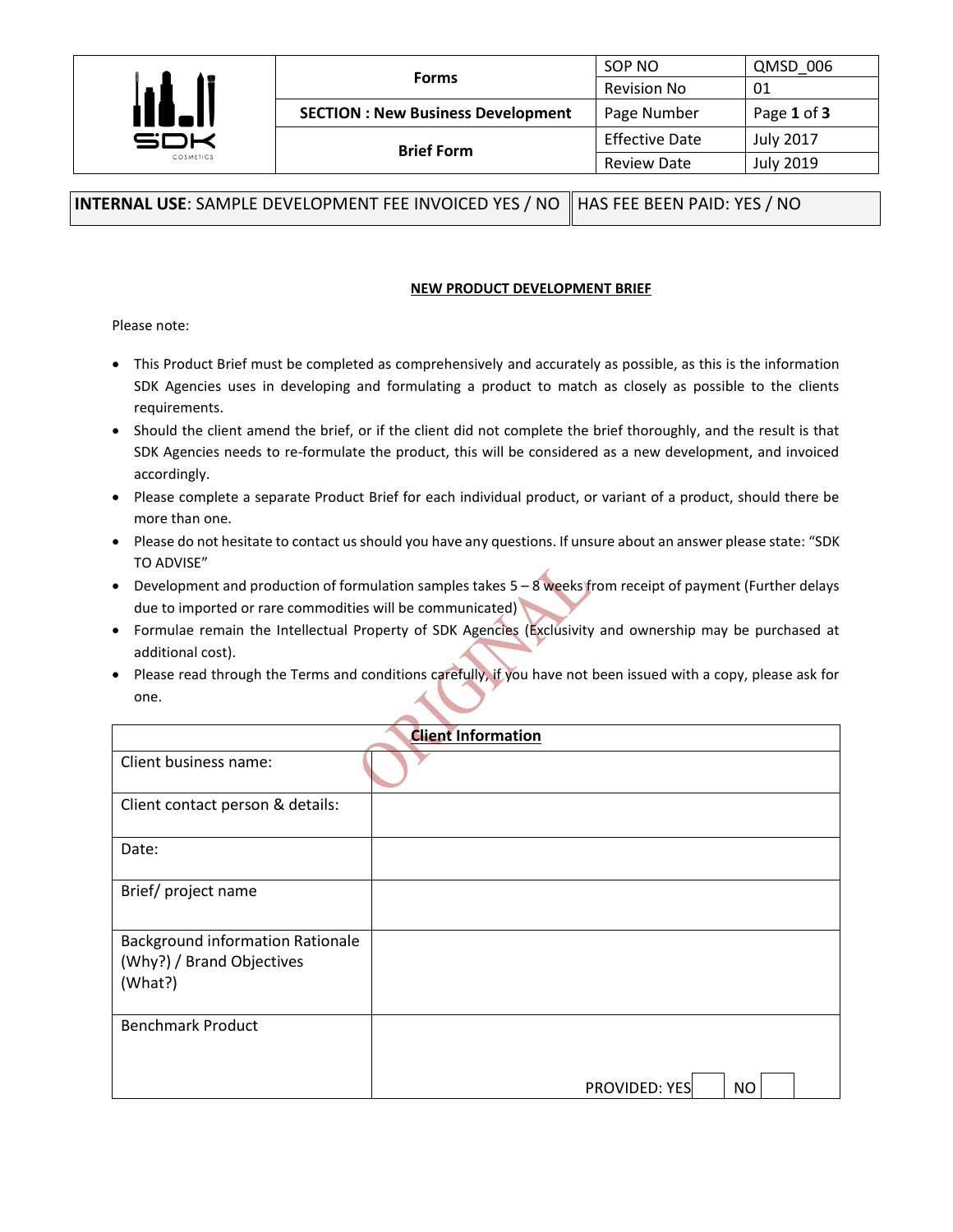

| <b>Forms</b>                             | SOP NO                | QMSD 006         |
|------------------------------------------|-----------------------|------------------|
|                                          | <b>Revision No</b>    | 01               |
| <b>SECTION: New Business Development</b> | Page Number           | Page 2 of 3      |
| <b>Brief Form</b>                        | <b>Effective Date</b> | <b>July 2017</b> |
|                                          | <b>Review Date</b>    | <b>July 2019</b> |

| Benchmark Image                                                                                                                     |                                           |
|-------------------------------------------------------------------------------------------------------------------------------------|-------------------------------------------|
| Standalone / Part of range                                                                                                          |                                           |
| Ingredients Listing provided                                                                                                        |                                           |
|                                                                                                                                     | <b>CONSUMER TARGET MARKET</b>             |
| What age group of consumers will<br>be using this product (e.g. baby,<br>child, teenager, young adult,<br>mature adult)             |                                           |
| Proposed product positioning in<br>the marketplace (e.g.: premium,<br>mass market, etc.)                                            |                                           |
| Anticipated Launch Date                                                                                                             |                                           |
| What is the min and max cost per<br>unit we must develop the<br>according to? Please note that<br>this refers to SDK Agencies price | <b>PRICING STRUCTURE</b><br>Formula(R/Kg) |
| to you. Formula(R/Kg)                                                                                                               | Packaging (per Unit)                      |
|                                                                                                                                     | Selling Price (per unit)                  |
|                                                                                                                                     | Volume (R/ml)                             |
|                                                                                                                                     | Extra Ordinary<br>ests/Evaluation         |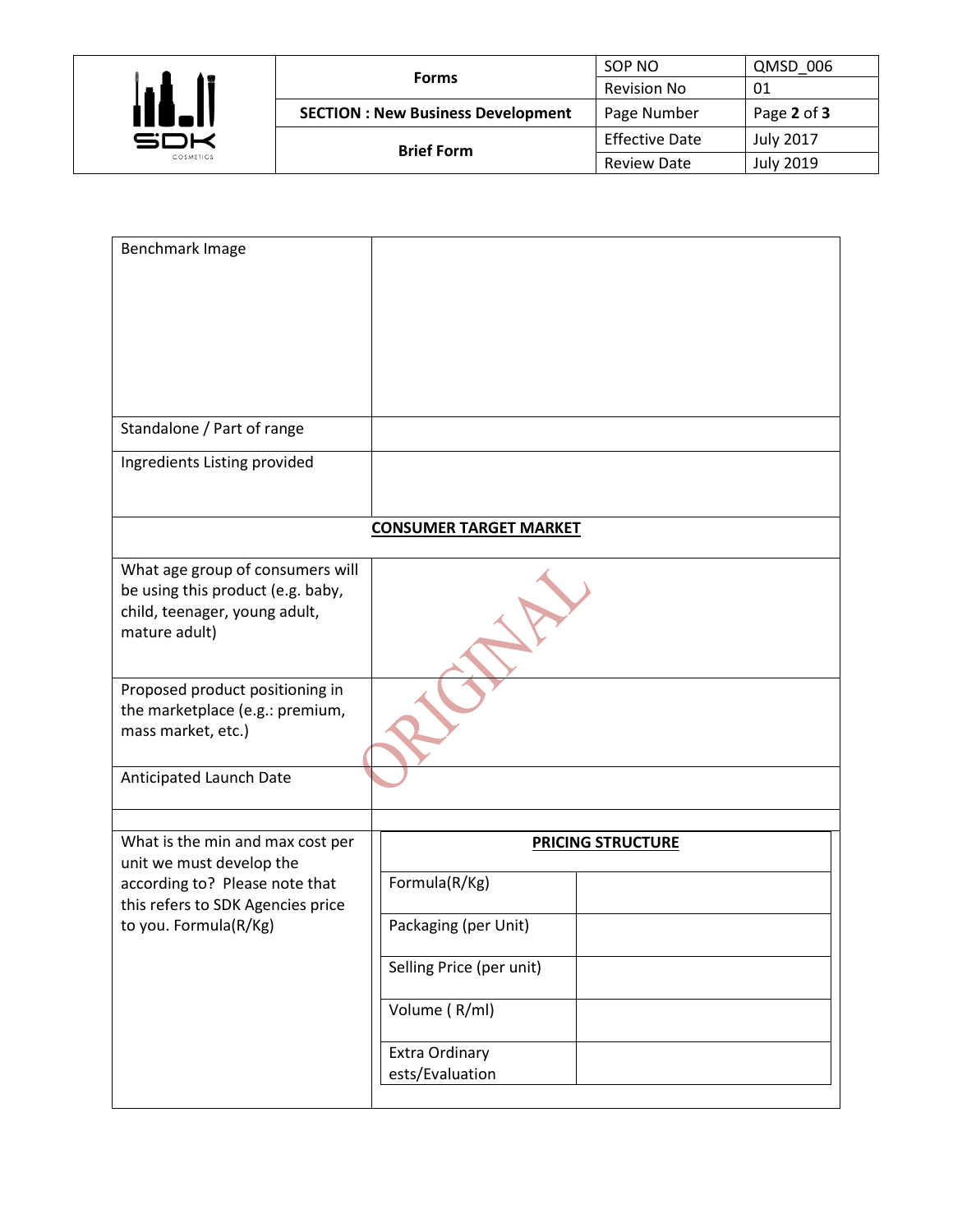

|                                          | SOP NO                | QMSD 006         |
|------------------------------------------|-----------------------|------------------|
| <b>Forms</b>                             | <b>Revision No</b>    | 01               |
| <b>SECTION: New Business Development</b> | Page Number           | Page 3 of 3      |
| <b>Brief Form</b>                        | <b>Effective Date</b> | <b>July 2017</b> |
|                                          | <b>Review Date</b>    | <b>July 2019</b> |

| Estimated launch annual quantity                                              |  |
|-------------------------------------------------------------------------------|--|
| <b>FORMULATION SPECIFICATIONS</b>                                             |  |
| Anticipated action / purpose (e.g.<br>moisturise, sunscreen, cleanse<br>etc). |  |
| Format (Consistency e.g.: lotion,<br>cream, gel, water-like etc.)             |  |
| Intended claims: what must the<br>product deliver (hard marketing<br>claims)  |  |
| Colour (include Pantone colour<br>chart number, if available)                 |  |
| Fragrance (name & supplier if<br>available, or description of<br>fragrance)   |  |
| Area of application of product<br>(e.g. body, face, hair, eyes, etc.):        |  |
| Any specific Raw Material(s) to be<br>included (herbal extracts,              |  |
| particular ingredients etc.)<br>Any specific Raw Material(s) to be            |  |
| excluded<br>Other desired characteristics                                     |  |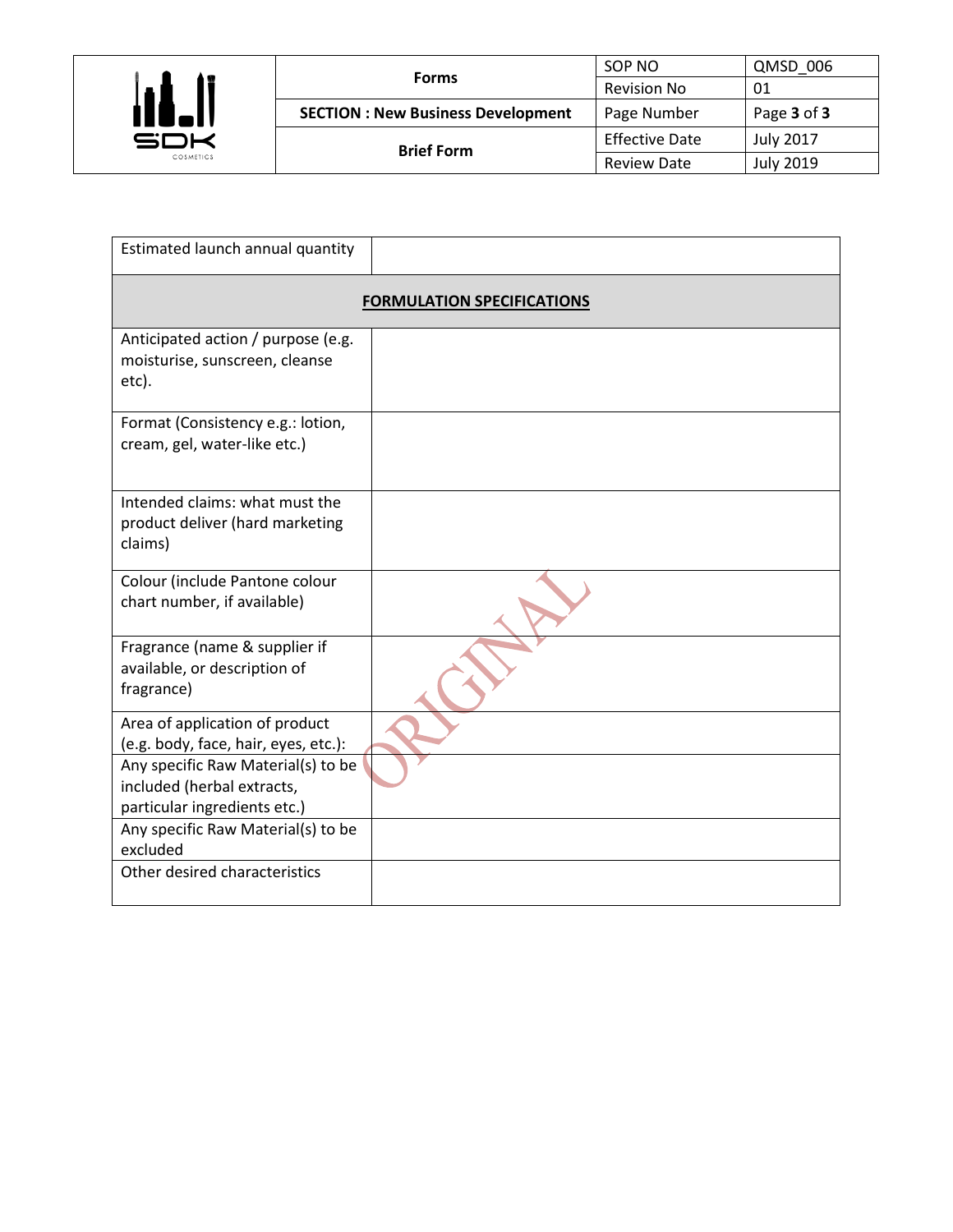

|                                          | SOP NO                | QMSD 006         |
|------------------------------------------|-----------------------|------------------|
| <b>Forms</b>                             | <b>Revision No</b>    | 01               |
| <b>SECTION: New Business Development</b> | Page Number           | Page 4 of 3      |
| <b>Brief Form</b>                        | <b>Effective Date</b> | <b>July 2017</b> |
|                                          | <b>Review Date</b>    | <b>July 2019</b> |

| Any particular claims/tests<br>Please ask your CRM for cost<br>implications                   | SPF please state factor<br>SENSITIVITY<br><b>BEAUTY WITHOUT CRUELTY</b><br>ANTI-AGEING<br>MOISTURISATION<br>PRESERVATIVE CHALLENGE TESTING<br>INTERNAL USE: INVOICED YES / NO PAID YES / NO |
|-----------------------------------------------------------------------------------------------|---------------------------------------------------------------------------------------------------------------------------------------------------------------------------------------------|
|                                                                                               |                                                                                                                                                                                             |
|                                                                                               | <b>TECHNICAL REQUIREMENTS</b>                                                                                                                                                               |
| <b>INCI</b> (Ingredient Listing)                                                              |                                                                                                                                                                                             |
| Certificates of analysis (COA) of                                                             |                                                                                                                                                                                             |
| raw materials                                                                                 |                                                                                                                                                                                             |
| MSDS (Material Safety data Sheet)                                                             |                                                                                                                                                                                             |
| Proof/Documentation of product<br>stability testing                                           |                                                                                                                                                                                             |
| Proof/Documentation for product<br>packaging compatibility testing                            |                                                                                                                                                                                             |
| Export requirements: do you<br>intend on distributing to countries<br>other than South Africa | State countries of export:                                                                                                                                                                  |
| Other                                                                                         |                                                                                                                                                                                             |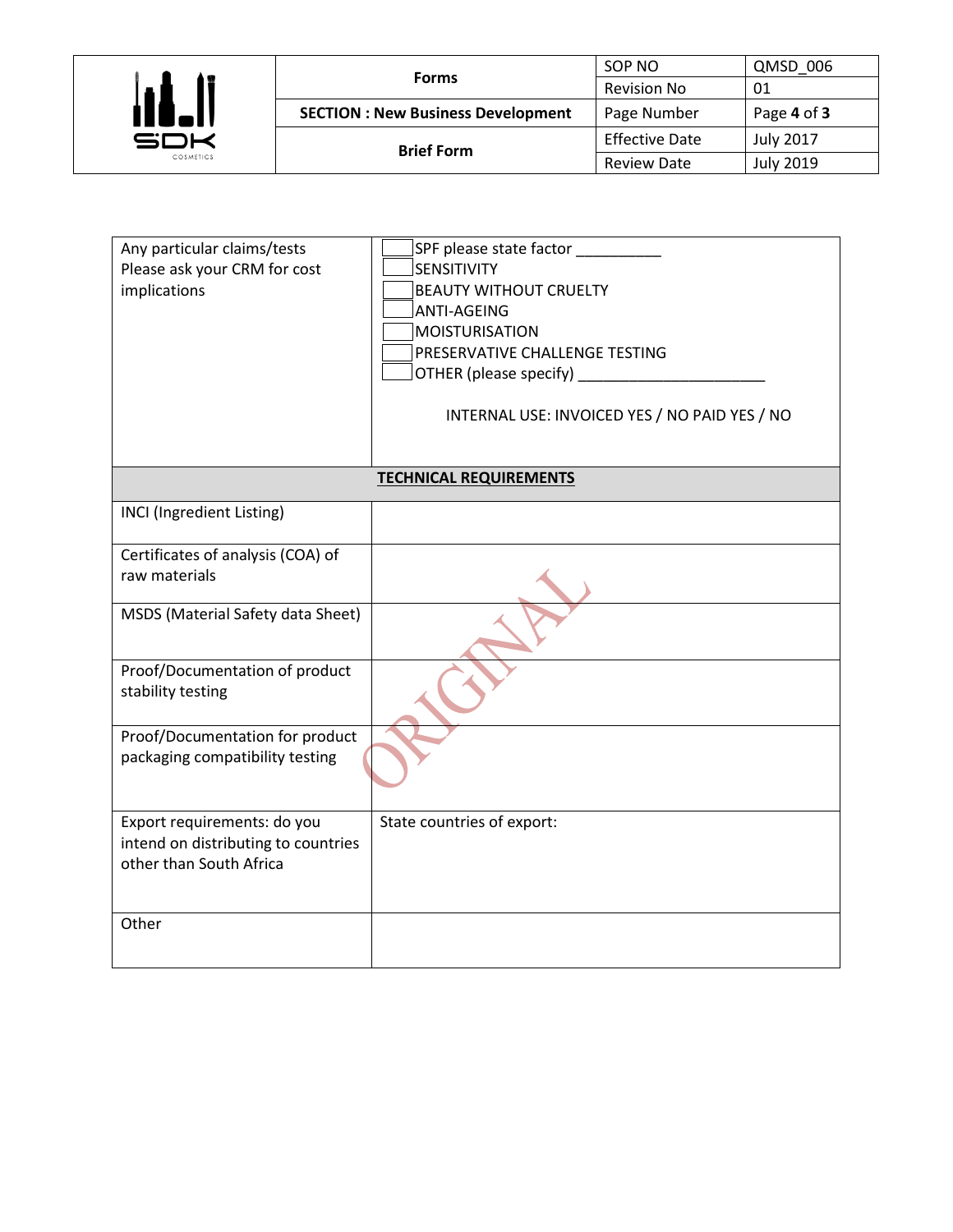

|                                          | SOP NO                | QMSD 006         |
|------------------------------------------|-----------------------|------------------|
| <b>Forms</b>                             | <b>Revision No</b>    | 01               |
| <b>SECTION: New Business Development</b> | Page Number           | Page 5 of 3      |
| <b>Brief Form</b>                        | <b>Effective Date</b> | <b>July 2017</b> |
|                                          | <b>Review Date</b>    | <b>July 2019</b> |

## **Additional Information**

Client Signature: \_\_\_\_\_\_\_\_\_\_\_\_\_\_\_\_\_ CRM Signature: \_\_\_\_\_\_\_\_\_\_\_\_\_\_\_\_\_

Date: \_\_\_\_\_\_\_\_\_\_\_\_\_\_\_\_\_ Date: \_\_\_\_\_\_\_\_\_\_\_\_\_\_\_\_\_

| <b>PACKAGING SPECIFICATIONS</b>                                             |  |
|-----------------------------------------------------------------------------|--|
| <b>PRIMARY PACKAGING</b>                                                    |  |
| Benchmark image                                                             |  |
| Type of container/ unit packaging<br>(i.e Bottle, tube, lipstick container) |  |
| Closure/top<br>(i.e screw cap, flip-top, disc top,<br>pump & actuator)      |  |
| Direct Print /label/Sleeve<br>(Include no. of colours required)             |  |
| Unit Barcode                                                                |  |
| Tamper proofing                                                             |  |
| Volume/ fill size                                                           |  |
| Unit carton                                                                 |  |

\_\_\_\_\_\_\_\_\_\_\_\_\_\_\_\_\_\_\_\_\_\_\_\_\_\_\_\_\_\_\_\_\_\_\_\_\_\_\_\_\_\_\_\_\_\_\_\_\_\_\_\_\_\_\_\_\_\_\_\_\_\_\_\_\_\_\_\_\_\_\_\_\_\_\_\_\_\_ \_\_\_\_\_\_\_\_\_\_\_\_\_\_\_\_\_\_\_\_\_\_\_\_\_\_\_\_\_\_\_\_\_\_\_\_\_\_\_\_\_\_\_\_\_\_\_\_\_\_\_\_\_\_\_\_\_\_\_\_\_\_\_\_\_\_\_\_\_\_\_\_\_\_\_\_\_\_ \_\_\_\_\_\_\_\_\_\_\_\_\_\_\_\_\_\_\_\_\_\_\_\_\_\_\_\_\_\_\_\_\_\_\_\_\_\_\_\_\_\_\_\_\_\_\_\_\_\_\_\_\_\_\_\_\_\_\_\_\_\_\_\_\_\_\_\_\_\_\_\_\_\_\_\_\_\_ \_\_\_\_\_\_\_\_\_\_\_\_\_\_\_\_\_\_\_\_\_\_\_\_\_\_\_\_\_\_\_\_\_\_\_\_\_\_\_\_\_\_\_\_\_\_\_\_\_\_\_\_\_\_\_\_\_\_\_\_\_\_\_\_\_\_\_\_\_\_\_\_\_\_\_\_\_\_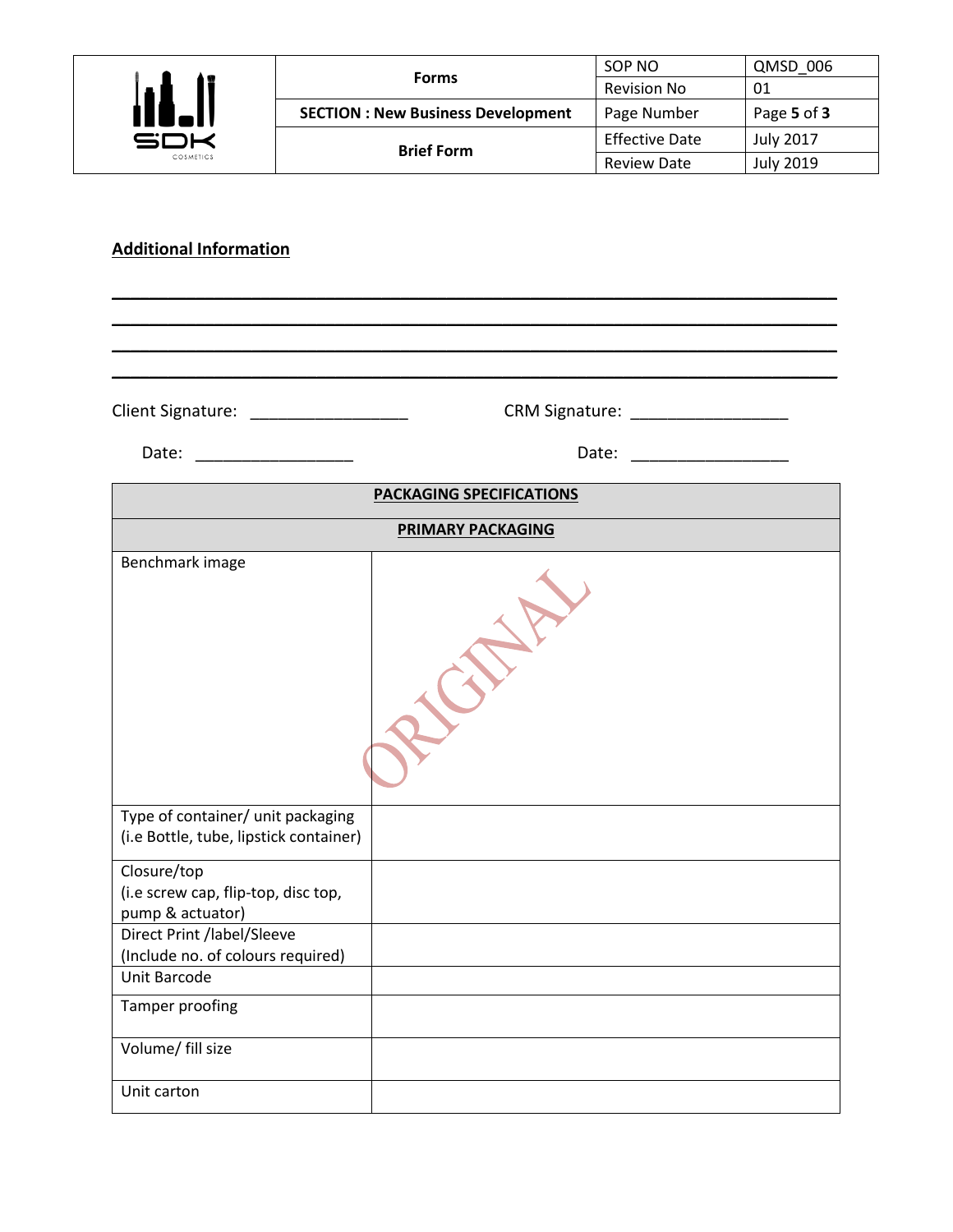

| <b>Forms</b>                             | SOP NO                | QMSD 006         |
|------------------------------------------|-----------------------|------------------|
|                                          | <b>Revision No</b>    | 01               |
| <b>SECTION: New Business Development</b> | Page Number           | Page 6 of 3      |
| <b>Brief Form</b>                        | <b>Effective Date</b> | <b>July 2017</b> |
|                                          | <b>Review Date</b>    | <b>July 2019</b> |

| (Include no. of colours required &    |                                |
|---------------------------------------|--------------------------------|
| desired material type, if             |                                |
| applicable)                           |                                |
| Additional packaging                  |                                |
| Shade label(s)                        |                                |
| Ingredient label                      |                                |
| Carton shrink sleeve/                 |                                |
| cellophane                            |                                |
| Euro slot<br>$\overline{\phantom{a}}$ |                                |
| Packaging material specifications     |                                |
| and Die line Drawings required        |                                |
|                                       |                                |
|                                       | <b>PACKAGING CONFIGURATION</b> |
| Inner packing QTY                     |                                |
|                                       |                                |
| Inner carton or shrink wrap           |                                |
| Inner label details                   |                                |
| Inner barcode                         |                                |
| Outer packing QTY                     |                                |
| Outer shipper                         |                                |
| Outer label details                   |                                |
| Outer barcode                         |                                |
| Special handling notifications        |                                |
|                                       | <b>PRICING STRUCTURE</b>       |
| Formula(R/Kg)                         |                                |
| Packaging (per Unit)                  |                                |
| Selling Price (per unit)              |                                |
| Volume (R/ml)                         |                                |